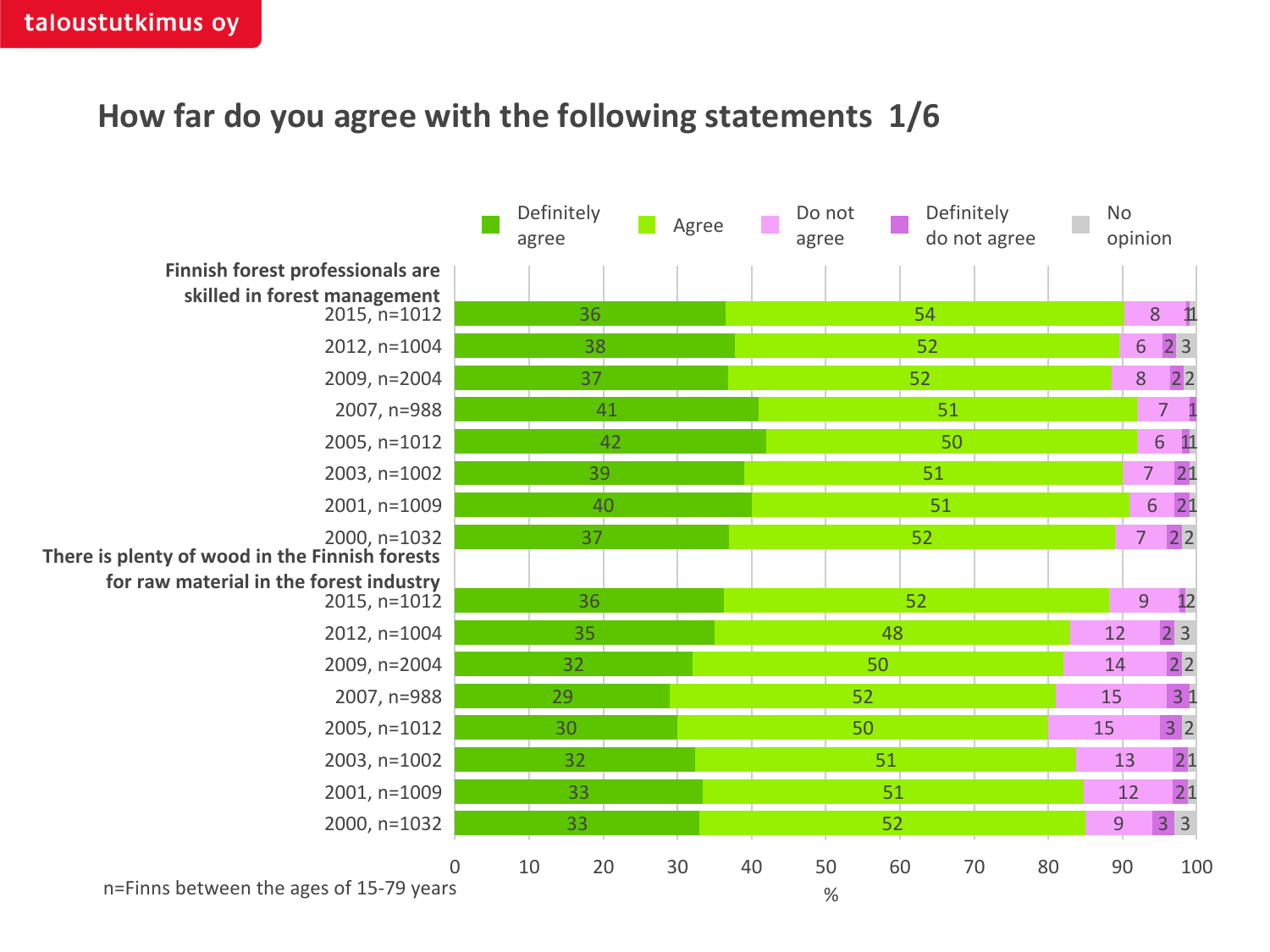# **How far do you agree with the following statements 2/6**

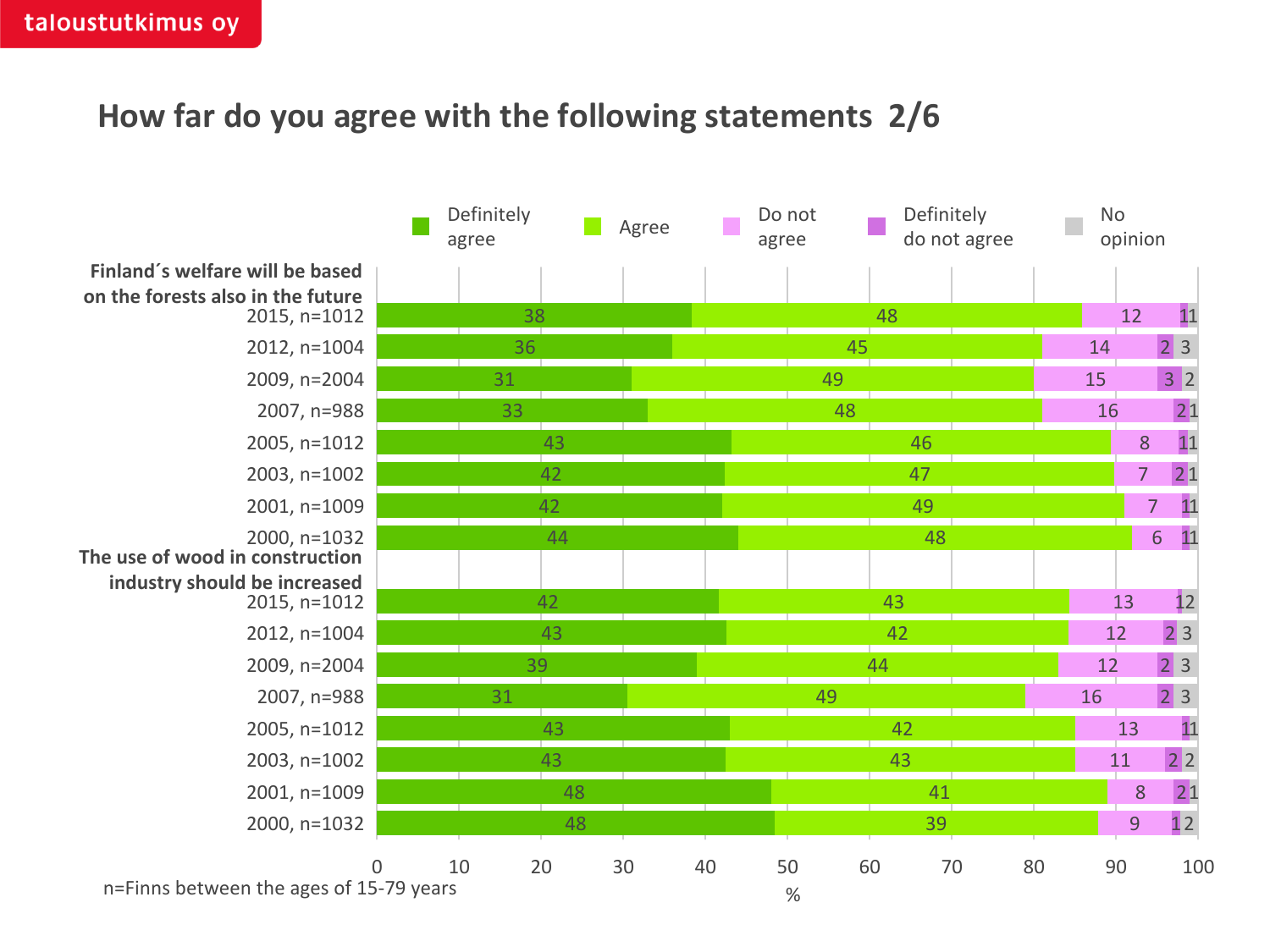# **How far do you agree with the following statements 3/6**

|                                                                       |    | Definitely<br>agree |    | Agree |    | Do not<br>agree |    | Definitely<br>do not agree |    |                | <b>No</b><br>opinion |                           |
|-----------------------------------------------------------------------|----|---------------------|----|-------|----|-----------------|----|----------------------------|----|----------------|----------------------|---------------------------|
| The use of forests should be intensified in order                     |    |                     |    |       |    |                 |    |                            |    |                |                      |                           |
| to improve employment and the standard of living<br>$2015, n=1012$    |    | 32                  |    |       |    | 48              |    |                            |    |                | 15                   | 2 <sup>2</sup>            |
| 2012, n=1004                                                          |    | 28                  |    |       |    | 46              |    |                            |    | 18             |                      | $4 \mid 5$                |
| 2009, n=2004                                                          |    | 29                  |    |       | 46 |                 |    |                            |    | 19             |                      | 33                        |
| 2007, n=988                                                           |    | 25                  |    |       | 49 |                 |    |                            |    | 19             |                      | $5 \vert 2$               |
| 2005, n=1012                                                          |    | 29                  |    |       | 46 |                 |    |                            |    | 20             |                      | 4 <sup>2</sup>            |
| 2003, n=1002                                                          |    | 28                  |    |       | 46 |                 |    |                            |    | 19             |                      | $4 \overline{\smash{)}3}$ |
| 2001, n=1009                                                          |    | 30                  |    |       |    | 46              |    |                            |    | 17             |                      | $4 \overline{2}$          |
| 2000, n=1032<br>From the point of view of forest biodiversity, forest |    | 27                  |    |       |    | 45              |    |                            |    | 20             |                      | $5 \mid 3$                |
| management has improved during the past ten years<br>2015, n=1012     | 16 |                     |    |       | 57 |                 |    |                            |    | 16             | $\overline{2}$       | $\mathcal{G}$             |
| 2012, n=1004                                                          | 14 |                     |    |       | 52 |                 |    |                            | 18 | 5 <sub>1</sub> |                      | 11                        |
| 2009, n=2004                                                          | 17 |                     |    |       | 53 |                 |    |                            |    | 19             | 5                    | 6                         |
| 2007, n=988                                                           | 17 |                     |    | 53    |    |                 |    |                            | 19 |                | 6                    | 5                         |
| 2005, n=1012                                                          | 22 |                     |    | 54    |    |                 |    |                            |    | 14             |                      | 5 <sup>1</sup><br>5       |
| 2003, n=1002                                                          | 22 |                     |    | 53    |    |                 |    |                            |    | 15             |                      | $5 \mid 5$                |
| 2001, n=1009                                                          |    | 19                  |    | 56    |    |                 |    |                            |    | 16             |                      | 5 <sub>1</sub><br> 4      |
| 2000, n=1032                                                          | 18 |                     |    |       |    | 56              |    |                            |    | 17             | 6                    | 5                         |
| 0                                                                     | 10 |                     | 20 | 30    | 40 | 50              | 60 | 70                         |    | 80             | 90                   | 100                       |

n=Finns between the ages of 15-79 years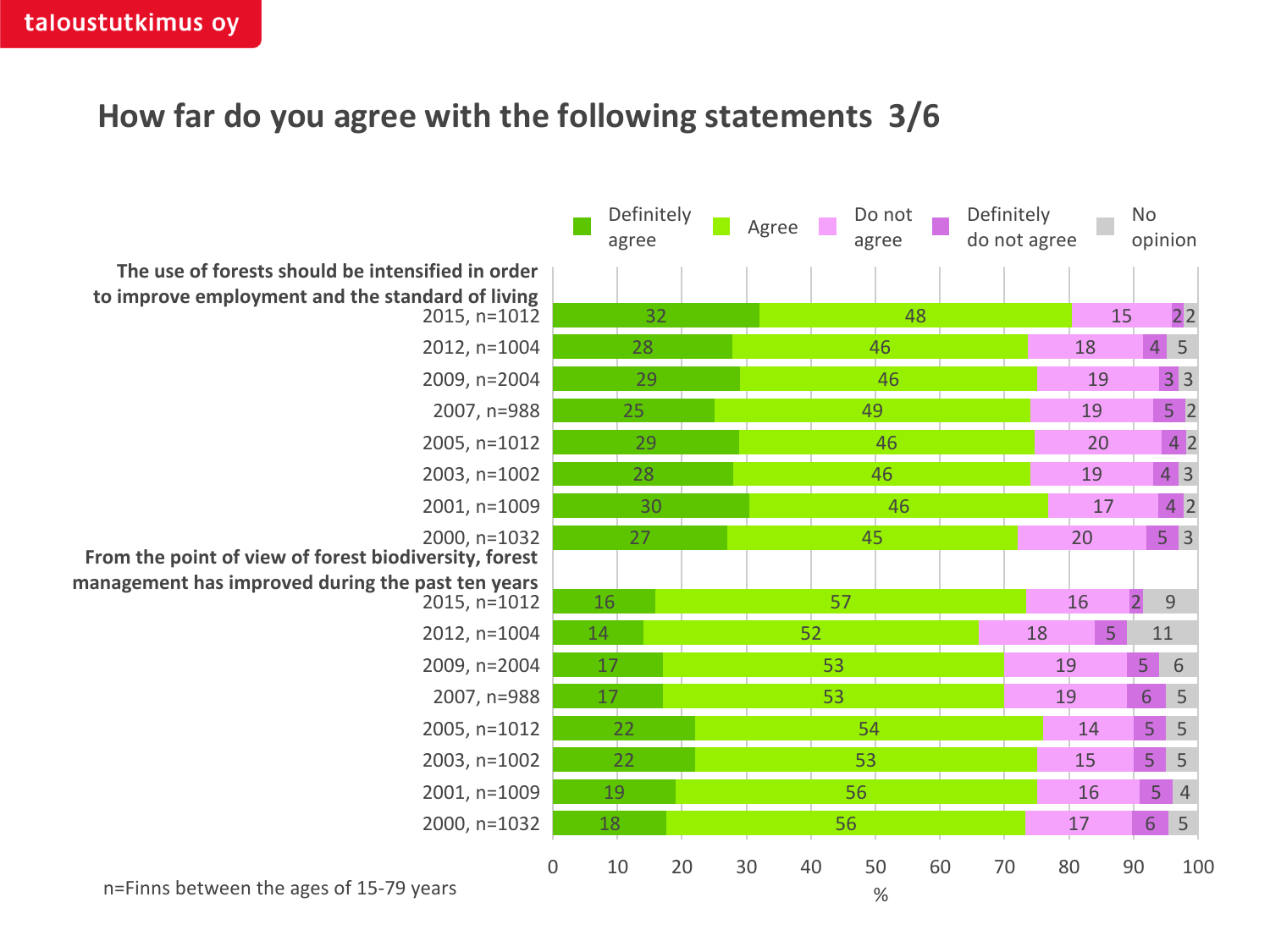## **How far do you agree with the following statements 4/6**

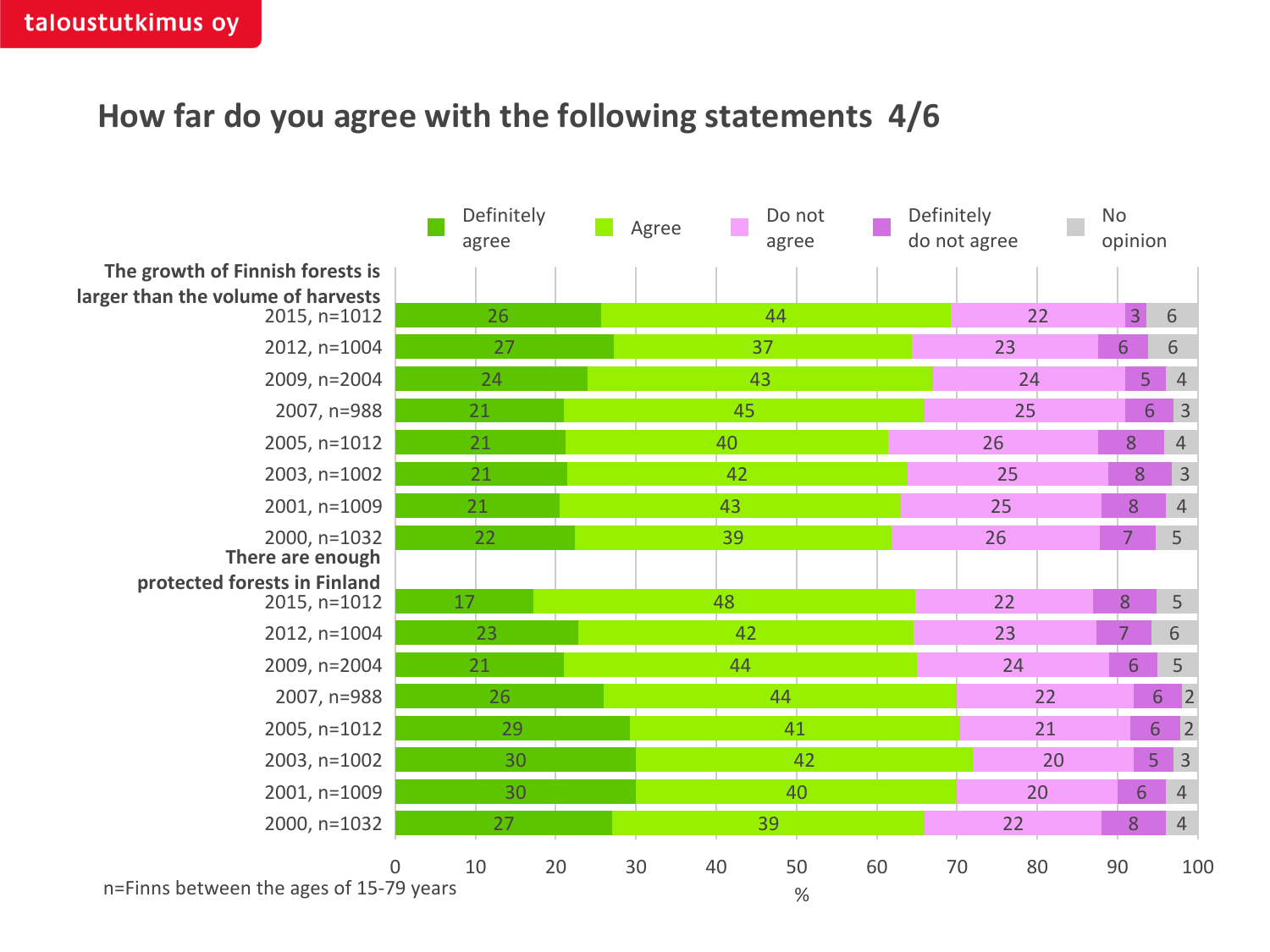#### **How far do you agree with the following statements 5/6**